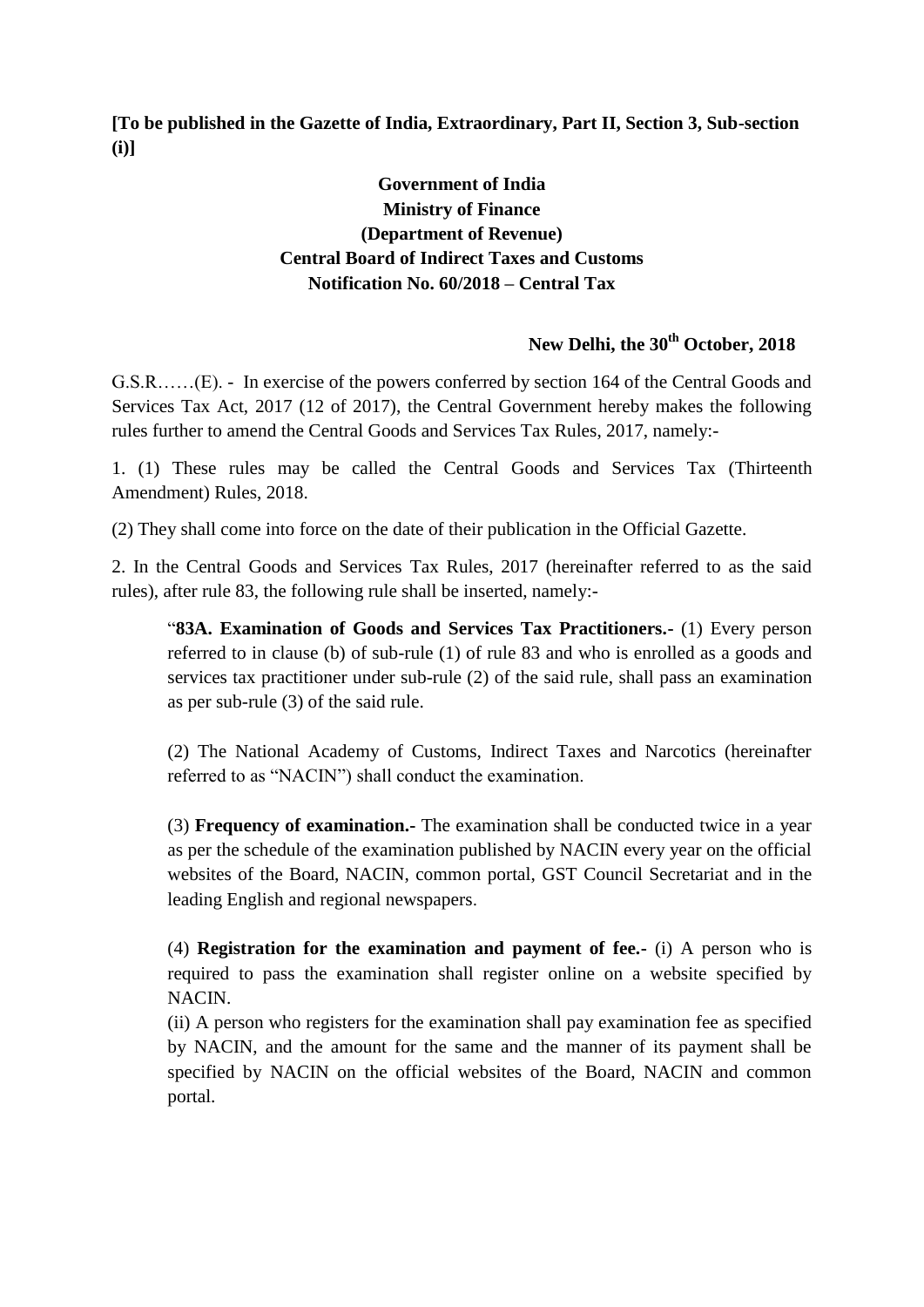(5) **Examination centers.-** The examination shall be held across India at the designated centers. The candidate shall be given an option to choose from the list of centers as provided by NACIN at the time of registration.

(6) **Period for passing the examination and number of attempts allowed**.- (i) A person enrolled as a goods and services tax practitioner in terms of sub-rule (2) of rule 83 is required to pass the examination within two years of enrolment:

Provided that if a person is enrolled as a goods and services tax practitioner before  $1<sup>st</sup>$  of July 2018, he shall get one more year to pass the examination:

Provided further that for a goods and services tax practitioner to whom the provisions of clause (b) of sub-rule (1) of rule 83 apply, the period to pass the examination will be as specified in the second proviso of sub-rule (3) of said rule.

(ii) A person required to pass the examination may avail of any number of attempts but these attempts shall be within the period as specified in clause (i).

(iii) A person shall register and pay the requisite fee every time he intends to appear at the examination.

(iv) In case the goods and services tax practitioner having applied for appearing in the examination is prevented from availing one or more attempts due to unforeseen circumstances such as critical illness, accident or natural calamity, he may make a request in writing to the jurisdictional Commissioner for granting him one additional attempt to pass the examination, within thirty days of conduct of the said examination. NACIN may consider such requests on merits based on recommendations of the jurisdictional Commissioner.

(7) **Nature of examination.-**The examination shall be a Computer Based Test. It shall have one question paper consisting of Multiple Choice Questions. The pattern and syllabus are specified in Annexure-A.

(8) **Qualifying marks**.- A person shall be required to secure fifty per cent. of the total marks.

(9) **Guidelines for the candidates**.- (i) NACIN shall issue examination guidelines covering issues such as procedure of registration, payment of fee, nature of identity documents, provision of admit card, manner of reporting at the examination center, prohibition on possession of certain items in the examination center, procedure of making representation and the manner of its disposal.

(ii)Any person who is or has been found to be indulging in unfair means or practices shall be dealt in accordance with the provisions of sub-rule (10). An illustrative list of use of unfair means or practices by a person is as under: -

- (a) obtaining support for his candidature by any means;
- (b) impersonating;
- (c) submitting fabricated documents;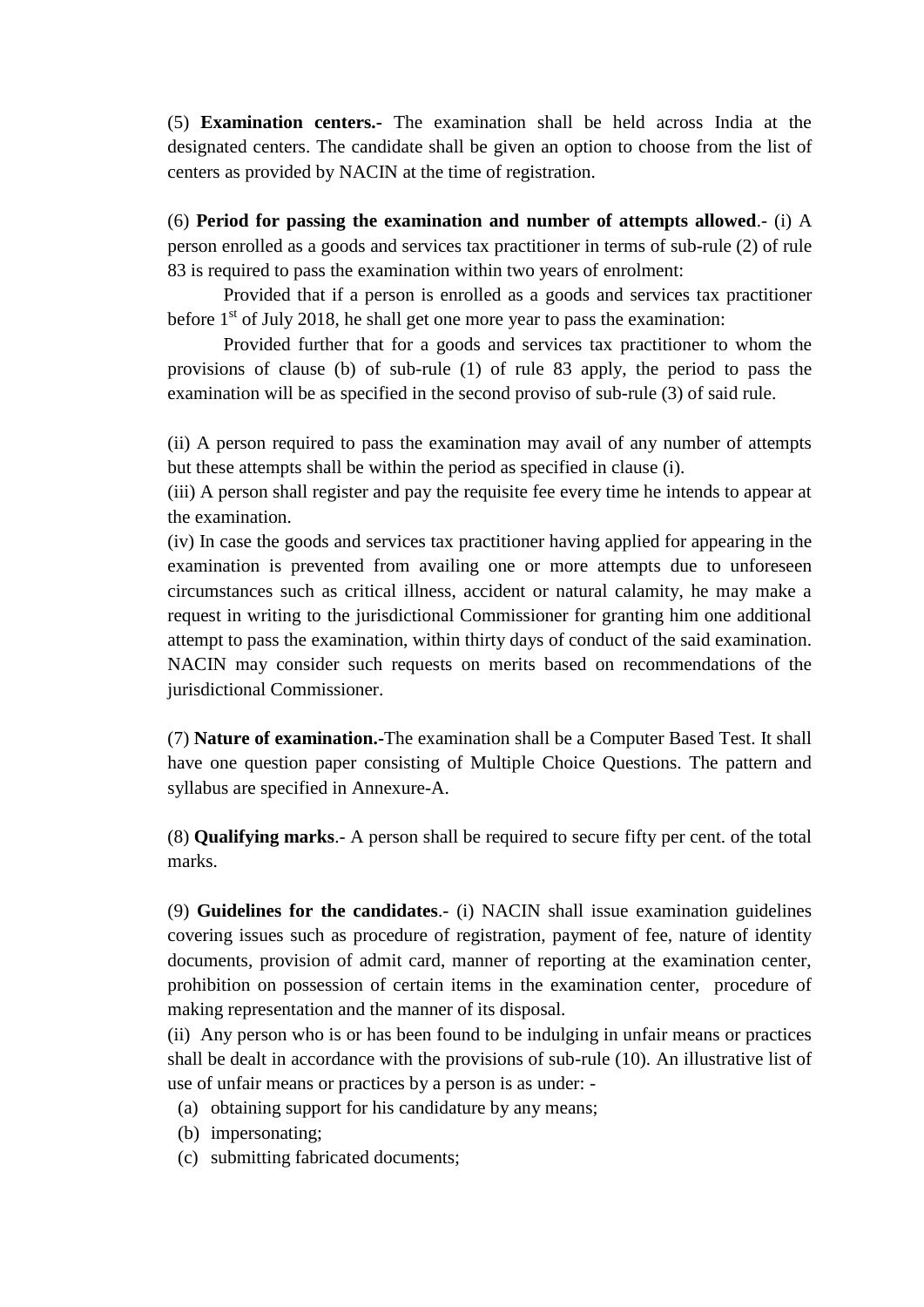- (d) resorting to any unfair means or practices in connection with the examination or in connection with the result of the examination;
- (e) found in possession of any paper, book, note or any other material, the use of which is not permitted in the examination center;
- (f) communicating with others or exchanging calculators, chits, papers etc. (on which something is written);
- (g) misbehaving in the examination center in any manner;
- (h) tampering with the hardware and/or software deployed; and
- (i) attempting to commit or, as the case may be, to abet in the commission of all or any of the acts specified in the foregoing clauses.

(10) **Disqualification of person using unfair means or practice.-** If any person is or has been found to be indulging in use of unfair means or practices, NACIN may, after considering his representation, if any, declare him disqualified for the examination.

(11) **Declaration of result.-** NACIN shall declare the results within one month of the conduct of examination on the official websites of the Board, NACIN, GST Council Secretariat, common portal and State Tax Department of the respective States or Union territories, if any. The results shall also be communicated to the applicants by e-mail and/or by post.

(12) **Handling representations.-** A person not satisfied with his result may represent in writing, clearly specifying the reasons therein to NACIN or the jurisdictional Commissioner as per the procedure established by NACIN on the official websites of the Board, NACIN and common portal.

(13) **Power to relax**.- Where the Board or State Tax Commissioner is of the opinion that it is necessary or expedient to do so, it may, on the recommendations of the Council, relax any of the provisions of this rule with respect to any class or category of persons.

**Explanation :-** For the purposes of this sub-rule, the expressions –

- (a) "jurisdictional Commissioner" means the Commissioner having jurisdiction over the place declared as address in the application for enrolment as the GST Practitioner in **FORM GST PCT-1**. It shall refer to the Commissioner of Central Tax if the enrolling authority in **FORM GST PCT-1** has been selected as Centre, or the Commissioner of State Tax if the enrolling authority in **FORM GST PCT-1** has been selected as State;
- (b) NACIN means as notified by notification No. 24/2018-Central Tax, dated 28.05.2018.

#### **Annexure-A [See sub-rule 7] Pattern and Syllabus of the Examination**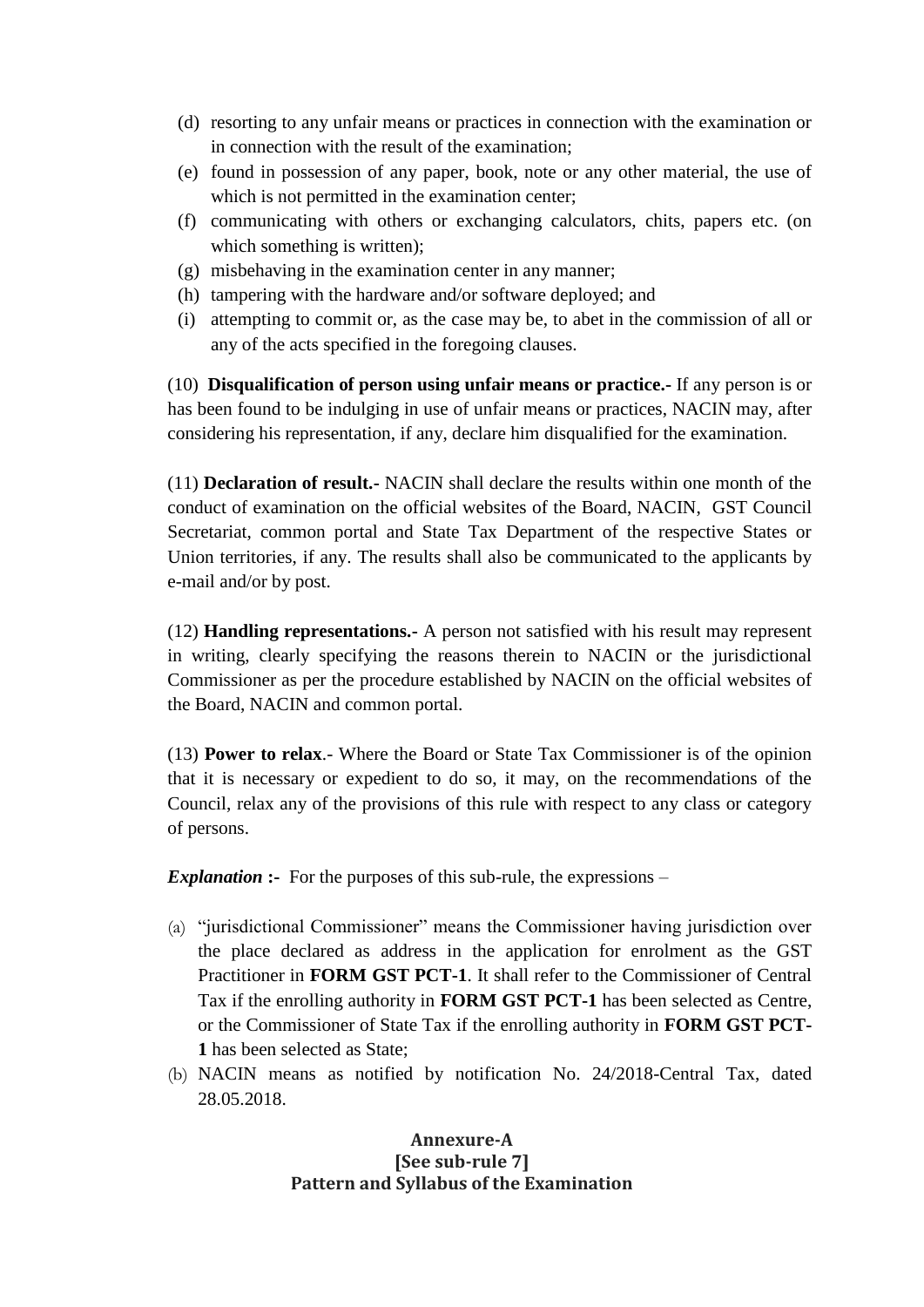| <b>PAPER: GST Law &amp; Procedures:</b> |                        |
|-----------------------------------------|------------------------|
| Time allowed:                           | 2 hours and 30 minutes |
| Number of Multiple Choice Questions:    | 100                    |
| Language of Questions:                  | English and Hindi      |
| Maximum marks:                          | 200                    |
| Qualifying marks:                       | 100                    |
| No negative marking                     |                        |

|   | Syllabus:                                                                                        |
|---|--------------------------------------------------------------------------------------------------|
|   | The Central Goods and Services Tax Act, 2017                                                     |
| 2 | The Integrated Goods and Services Tax Act, 2017                                                  |
| 3 | All The State Goods and Services Tax Acts, 2017                                                  |
| 4 | The Union territory Goods and Services Tax Act, 2017                                             |
| 5 | The Goods and Services Tax (Compensation to States) Act, 2017                                    |
| 6 | The Central Goods and Services Tax Rules, 2017                                                   |
| 7 | The Integrated Goods and Services Tax Rules, 2017                                                |
| 8 | All The State Goods and Services Tax Rules, 2017                                                 |
| 9 | Notifications, Circulars and orders issued from time to time under the said Acts and<br>Rules.". |

- 3. In the said rules, in rule 109A,
	- (a) in sub-rule (1), in clause (b), for the words and brackets "the Additional Commissioner (Appeals)", the following words and brackets shall be substituted, namely:-

"any officer not below the rank of Joint Commissioner (Appeals)";

(b) in sub-rule (2), in clause (b), for the words and brackets "the Additional Commissioner (Appeals)", the following words and brackets shall be substituted, namely:-

"any officer not below the rank of Joint Commissioner (Appeals)".

4. In the said rules, after rule 142, the following rule shall be inserted, namely:-

"**142A. Procedure for recovery of dues under existing laws. -** (1) A summary of order issued under any of the existing laws creating demand of tax, interest, penalty,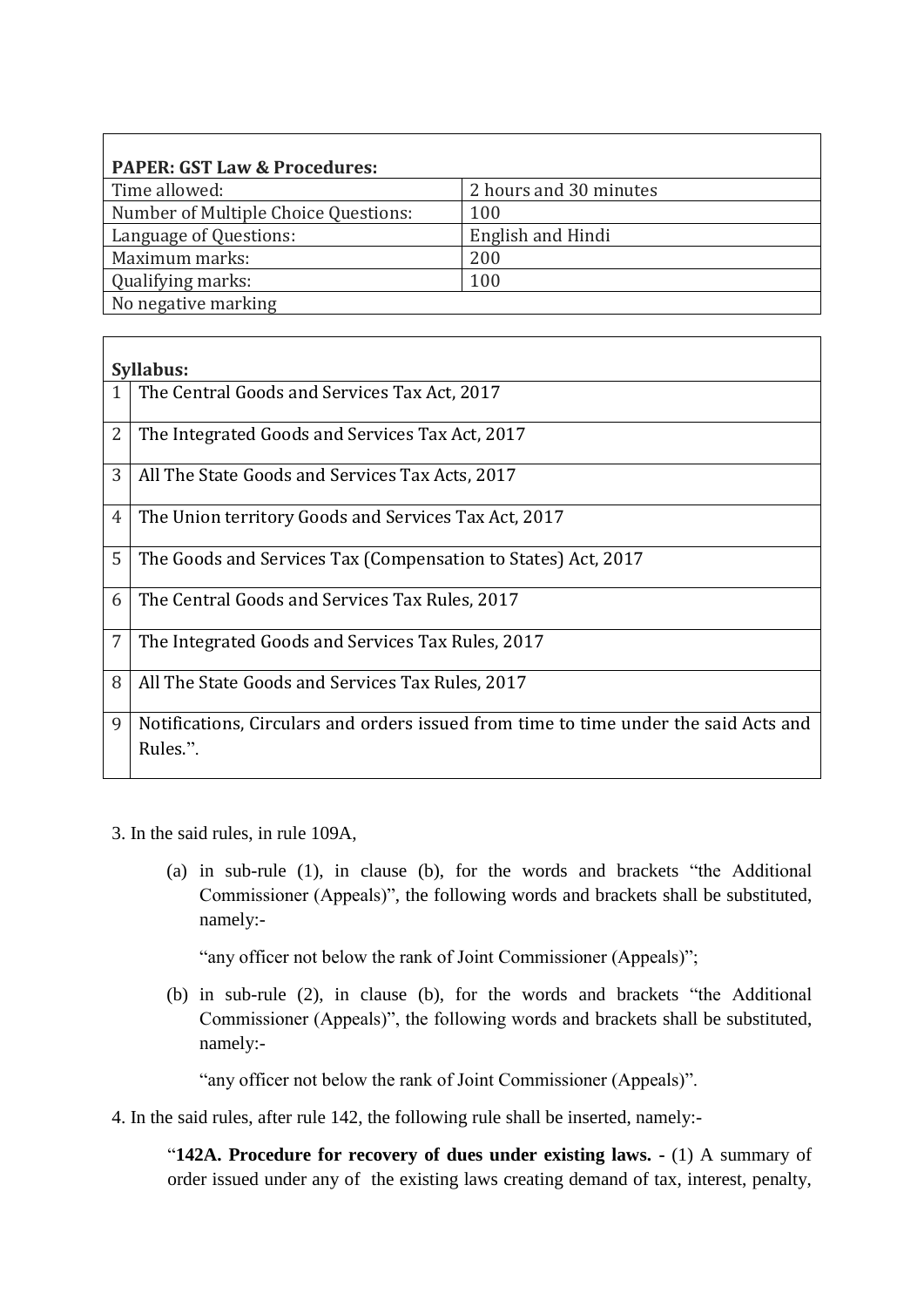fee or any other dues which becomes recoverable consequent to proceedings launched under the existing law before, on or after the appointed day shall, unless recovered under that law, be recovered under the Act and may be uploaded in **FORM GST DRC-07A** electronically on the common portal for recovery under the Act and the demand of the order shall be posted in Part II of Electronic Liability Register in **FORM GST PMT-01**.

(2) Where the demand of an order uploaded under sub-rule (1) is rectified or modified or quashed in any proceedings, including in appeal, review or revision, or the recovery is made under the existing laws, a summary thereof shall be uploaded on the common portal in **FORM GST DRC-08A** and Part II of Electronic Liability Register in **FORM GST PMT-01** shall be updated accordingly.".

5. In the said rules, in **FORM GST REG-16**,-

(a) against serial number 7, for the heading, the following heading shall be substituted, namely:-

"In case of transfer, merger of business and change in constitution leading to change in PAN, particulars of registration of entity in which merged, amalgamated, transferred, etc.";

(b) in the instruction, after the Table, for the paragraphs beginning with the words "In case of death of sole proprietor" and ending with the words "surrender of registration falls", the following paragraphs shall be substituted, namely:-

"In case of death of sole proprietor, application shall be made by the legal heir / successor before the concerned tax authorities. The new entity in which the applicant proposes to amalgamate itself shall register with the tax authority before submission of the application for cancellation. This application shall be made only after the new entity is registered.

Before applying for cancellation, please file your tax return due for the tax period in which the effective date of surrender of registration falls or furnish an application to the effect that no taxable supplies have been made during the intervening period (i.e. from the date of registration to the date of application for cancellation of registration).".

6. In the said rules, in FORM GSTR-4, in the Instructions, for Sl. No. 10, the following shall be substituted, namely:-

"10. Information against the Serial 4A of Table 4 shall not be furnished.".

7. In the said rules, for **FORM GST PMT-01** relating to "Part II: Other than return related liabilities", the following form shall be substituted, namely:-

## "**Form GST PMT –01**   *[See rule 85(1)]* **Electronic Liability Register of Registered Person**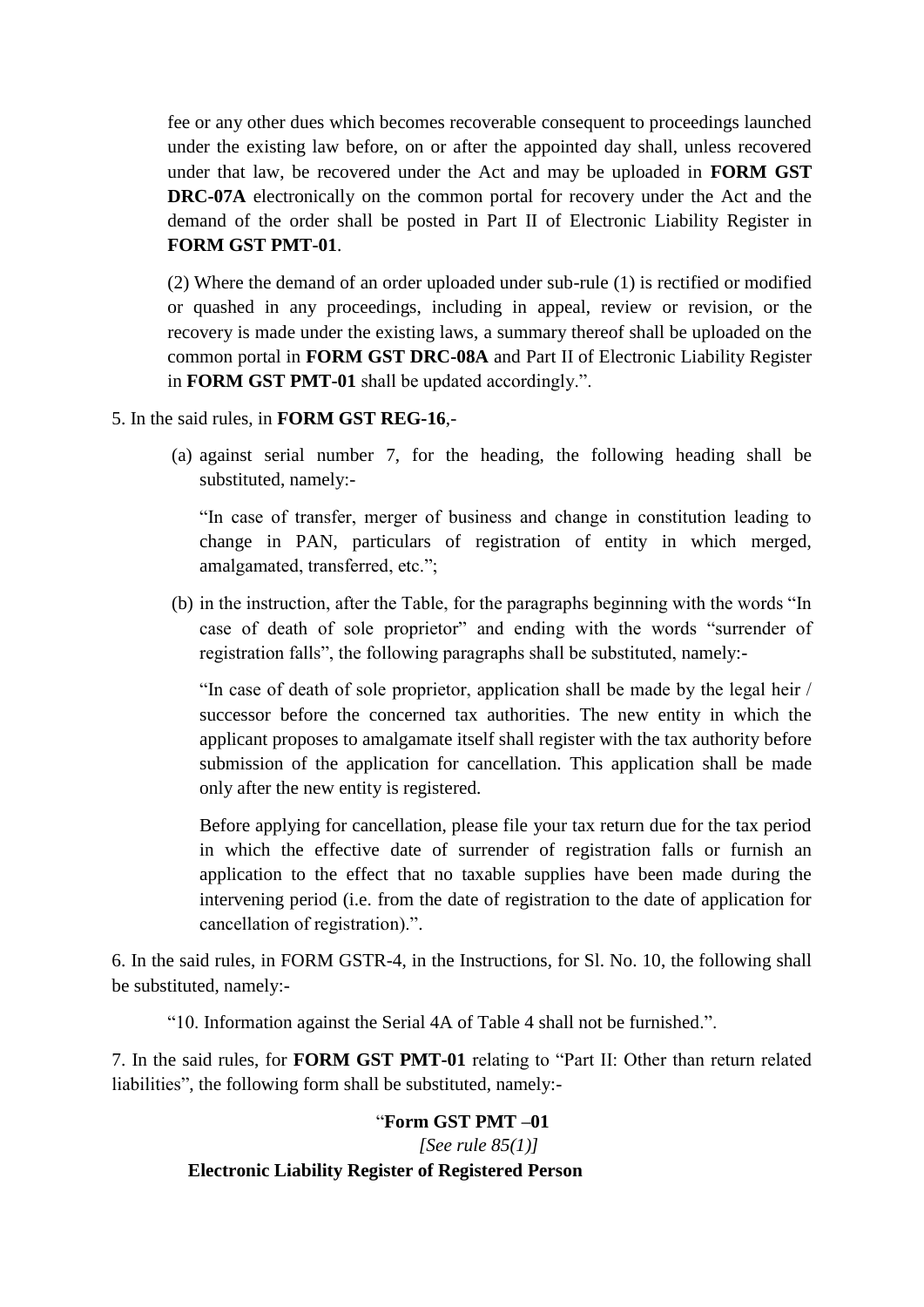#### **(Part–II: Other than return related liabilities)**

*(To be maintained at the Common Portal)* 

Reference No.-<br>
Date-GSTIN/Temporary Id – Name (Legal) –

Trade name, if any -

Stay status – Stayed/Un-stayed Period - From --To --- (dd/mm/yyyy) Act - Central Tax/State Tax/UT Tax/Integrated Tax/CESS /All

|           |               |        |         |          |          |        |                                 |    |                | (Amount in Rs.)            |                |     |     |
|-----------|---------------|--------|---------|----------|----------|--------|---------------------------------|----|----------------|----------------------------|----------------|-----|-----|
| <b>Sr</b> | Date          | Refere | Tax     |          | Ledger   | Descri | Type of Amount debited/credited |    |                |                            |                |     |     |
|           | (dd/mm/       | nce    | Period, |          | used     | ption  | Transa                          |    |                | (Central Tax/State Tax/UT) |                |     |     |
| N         | yyyy)         | No.    | if      |          | for      |        | ction *                         |    | Tax/Integrated |                            |                |     |     |
| Ω.        |               |        | applica |          | dischar  |        |                                 |    |                | Tax/CESS/amount under      |                |     |     |
|           |               |        | ble     |          | ging     |        |                                 |    |                | existing law/Total)        |                |     |     |
|           |               |        | Fro     | T        | liabilit |        |                                 | T  | Inter          | Pena                       | $\mathbf{F}$   | Oth | Tot |
|           |               |        | m       | $\Omega$ | y        |        |                                 | ax | est            | lty                        | ee             | ers | al  |
|           | $\mathcal{D}$ | 3      | 4       | 5        | 6        | 7      | 8                               | 9  | 10             | 11                         |                | 13  | 14  |
|           |               |        |         |          |          |        |                                 |    |                |                            | $\overline{2}$ |     |     |
|           |               |        |         |          |          |        |                                 |    |                |                            |                |     |     |
|           |               |        |         |          |          |        |                                 |    |                |                            |                |     |     |

|                                                                                      | Balance (Payable) |         |     |        |       |                             |  |  |
|--------------------------------------------------------------------------------------|-------------------|---------|-----|--------|-------|-----------------------------|--|--|
| (Central Tax/State Tax/UT Tax/Integrated Tax/ CESS/ amount under existing law/Total) |                   |         |     |        |       |                             |  |  |
| Tax                                                                                  | Interest          | Penalty | Fee | Others | Total | Status (Stayed / Un-stayed) |  |  |
| 15                                                                                   | 16                | 17      | 18  | 19     | 20    | 21                          |  |  |
|                                                                                      |                   |         |     |        |       |                             |  |  |
|                                                                                      |                   |         |     |        |       |                             |  |  |

\*[Debit (DR) (Payable)] / [Credit (CR) (Paid)] / Reduction (RD)/ Refund adjusted (RF)]

**Note –**

- 1. All liabilities accruing, other than return related liabilities, will be recorded in this ledger. Complete description of the transaction shall be recorded accordingly.
- 2. All payments made out of cash or credit ledger against the liabilities would be recorded accordingly.
- 3. Reduction or enhancement in the amount payable due to decision of appeal, rectification, revision, review etc. will be reflected here.
- 4. Negative balance can occur for a single Demand ID also if appeal is allowed/ partly allowed. Overall closing balance may still be positive.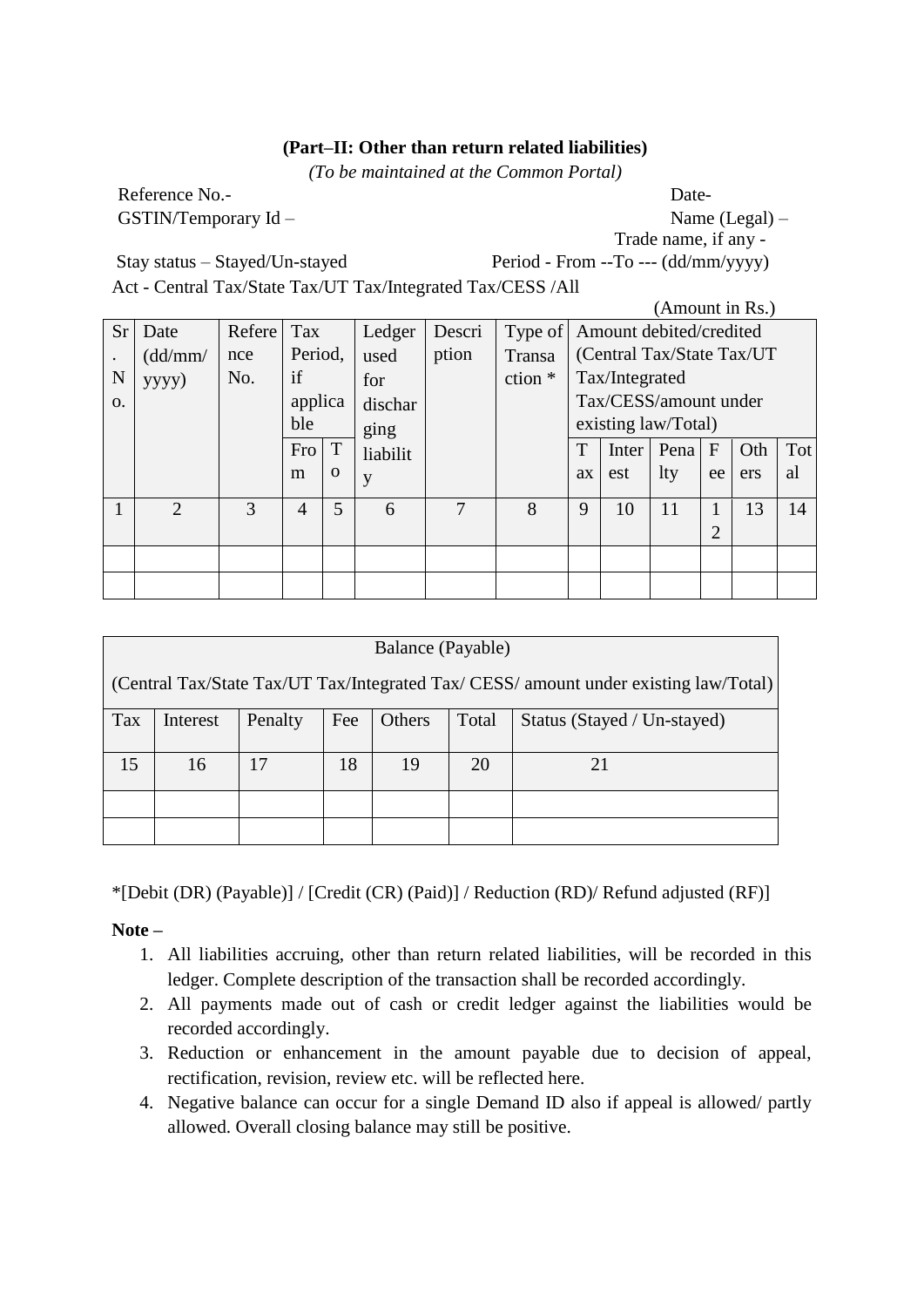- 5. Refund of pre-deposit can be claimed for a particular demand ID if appeal is allowed even though the overall balance may still be positive subject to the adjustment of the refund against any liability by the proper officer.
- 6. The closing balance in this part shall not have any effect on filing of return.
- 7. Reduction in amount of penalty would be automatic if payment is made within the time specified in the Act or the rules.
- 8. Payment made against the show cause notice or any other payment made voluntarily shall be shown in the register at the time of making payment through credit or cash. Debit and credit entry will be created simultaneously.".

8. In the said rules, in **FORM GST APL-04**, after serial number 9, and the Table relating thereto, the following shall be inserted, namely:-

| Place of Supply | Demand          | Tax | Interest | Penalty | Other | Total |
|-----------------|-----------------|-----|----------|---------|-------|-------|
| (Name of        |                 |     |          |         |       |       |
| State/UT)       |                 |     |          |         |       |       |
|                 |                 |     |          |         |       | 7     |
|                 | Disputed Amount |     |          |         |       |       |
|                 | Determined      |     |          |         |       |       |
|                 | Amount          |     |          |         |       |       |
|                 |                 |     |          |         |       |       |

"10. Details of IGST Demand

9. In the said rules, after **FORM GST DRC-07**, the following form shall be inserted, namely:-

# "**FORM GST DRC-07A**

*[See rule 142A(1)]* 

## **Summary of the order creating demand under existing laws**

Reference No. Date -

|                  | <b>Part A – Basic details</b>                                    |                    |  |  |  |  |  |
|------------------|------------------------------------------------------------------|--------------------|--|--|--|--|--|
| Sr.              | <b>Description</b>                                               | <b>Particulars</b> |  |  |  |  |  |
| No.              |                                                                  |                    |  |  |  |  |  |
| $\left(1\right)$ | $\left( 2\right)$                                                | (3)                |  |  |  |  |  |
|                  | <b>GSTIN</b>                                                     |                    |  |  |  |  |  |
| 2.               | Legal name                                                       | $<<$ Auto>>        |  |  |  |  |  |
| 3.               | Trade name, if any                                               | $<<$ Auto>>        |  |  |  |  |  |
| 4.               | Government Authority who passed the<br>order creating the demand | State /UT          |  |  |  |  |  |
|                  |                                                                  | Centre             |  |  |  |  |  |
| 5.               | Old Registration No.                                             |                    |  |  |  |  |  |
| 6.               | Jurisdiction under earlier law                                   |                    |  |  |  |  |  |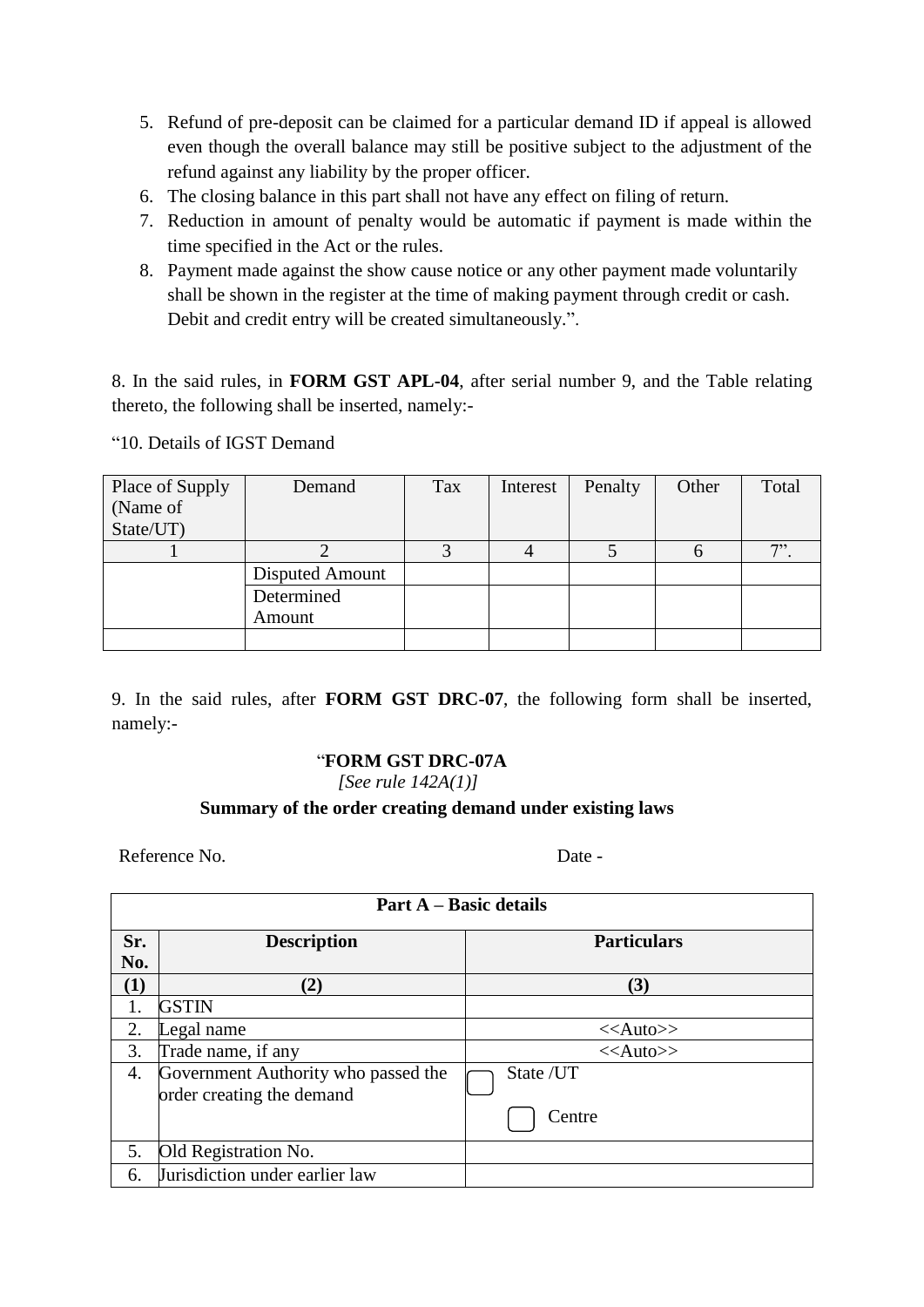| 7.  | Act under which demand has been         |                           |
|-----|-----------------------------------------|---------------------------|
|     | created                                 |                           |
| 8.  | Period for which demand has been        | From $-$ mm, yy To mm, yy |
|     | created                                 |                           |
| 9.  | Order No. (original)                    |                           |
| 10. | Order date (original)                   |                           |
| 11. | Latest order no.                        |                           |
| 12. | Latest order date                       |                           |
| 13. | Date of service of the order (optional) |                           |
| 14. | Name of the officer who has passed the  |                           |
|     | order (Optional)                        |                           |
| 15. | Designation of the officer who has      |                           |
|     | passed the order                        |                           |
| 16. | Whether demand is stayed                |                           |
|     |                                         | Yes<br>No                 |
| 17. | Date of stay order                      |                           |
| 18  | Period of stay                          | From $-$ to $-$           |

| <b>Part B – Demand details</b> |                |                               |                           |     |        |       |  |
|--------------------------------|----------------|-------------------------------|---------------------------|-----|--------|-------|--|
| 19.                            |                |                               | Details of demand created |     |        |       |  |
|                                |                | (Amount in Rs. in all Tables) |                           |     |        |       |  |
| Act                            | Tax            | Interest                      | Penalty                   | Fee | Others | Total |  |
|                                | $\overline{2}$ | 3                             | 4                         | 5   | 6      | 7     |  |
| Central                        |                |                               |                           |     |        |       |  |
| Acts                           |                |                               |                           |     |        |       |  |
| State/ UT                      |                |                               |                           |     |        |       |  |
| Acts                           |                |                               |                           |     |        |       |  |
| CST Act                        |                |                               |                           |     |        |       |  |

| 20.        |     | Amount of demand paid under existing laws |         |     |        |              |  |
|------------|-----|-------------------------------------------|---------|-----|--------|--------------|--|
| Act        | Tax | Interest                                  | Penalty | Fee | Others | Total        |  |
|            |     |                                           |         |     |        |              |  |
|            | 2   | 3                                         | 4       | 5   | 6      | $\mathbf{r}$ |  |
| Central    |     |                                           |         |     |        |              |  |
| Acts       |     |                                           |         |     |        |              |  |
| State /    |     |                                           |         |     |        |              |  |
| UT         |     |                                           |         |     |        |              |  |
| Acts       |     |                                           |         |     |        |              |  |
| <b>CST</b> |     |                                           |         |     |        |              |  |
| Act        |     |                                           |         |     |        |              |  |

|           | Balance amount of demand proposed to be recovered under GST |
|-----------|-------------------------------------------------------------|
| $(19-20)$ | laws                                                        |
|           | $<<$ Auto-populated $>>$                                    |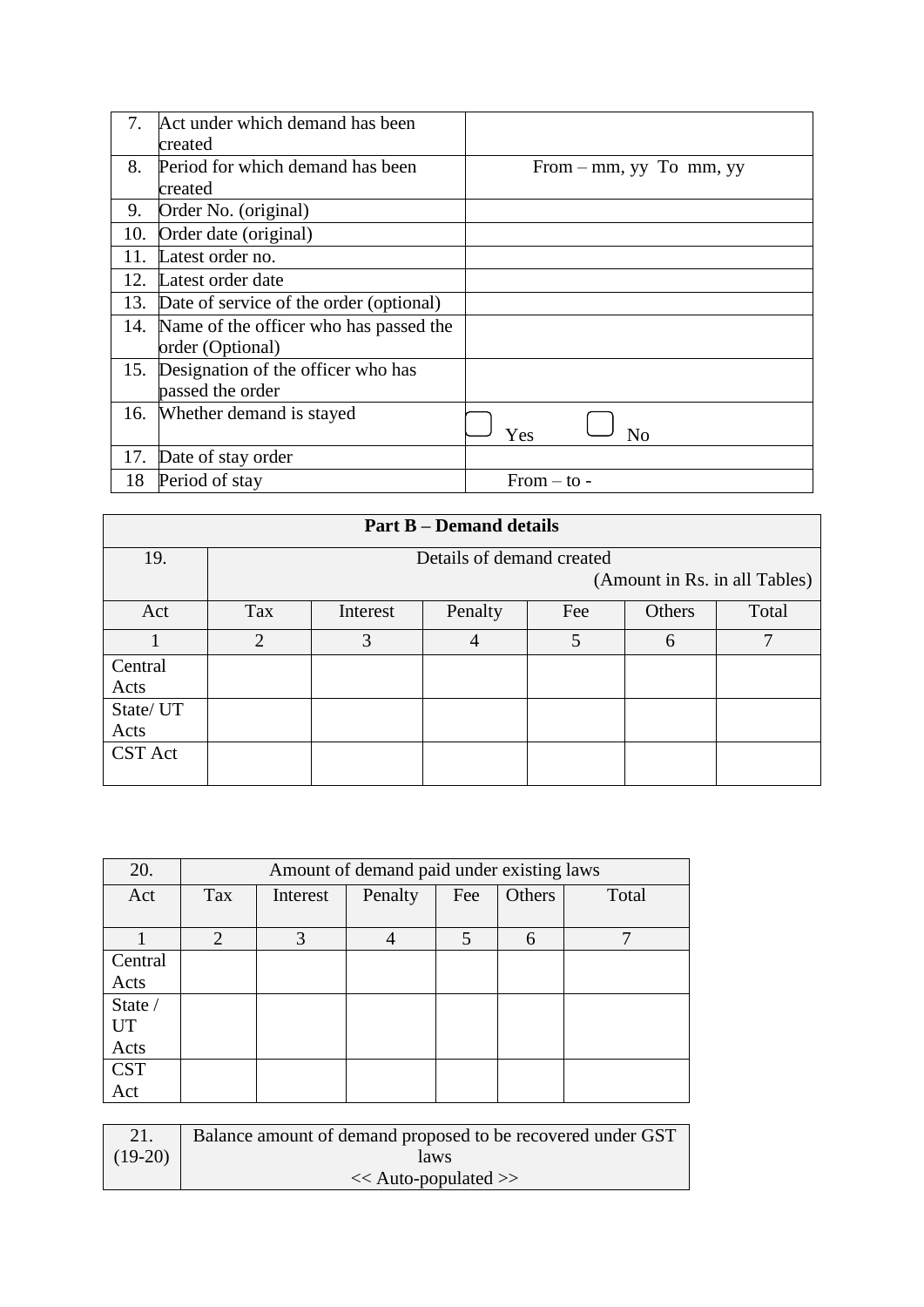| Act        | Tax            | Interest | Penalty | Fee | Others | Total |
|------------|----------------|----------|---------|-----|--------|-------|
|            | $\overline{2}$ | 3        |         | 5   | 6      |       |
| Central    |                |          |         |     |        |       |
| Acts       |                |          |         |     |        |       |
| State /    |                |          |         |     |        |       |
| UT         |                |          |         |     |        |       |
| Acts       |                |          |         |     |        |       |
| <b>CST</b> |                |          |         |     |        |       |
| Act        |                |          |         |     |        |       |

Signature Name Name Designation **Jurisdiction** 

To

 $(GSTIN/ID)$ 

--------------------------Name

\_\_\_\_\_\_\_\_\_\_\_\_\_\_\_ (Address)

Copy to -

**Note** –

1. In case of demands relating to short payment of tax declared in return, acknowledgement / reference number of the return may be mentioned.

2. Only recoverable demands shall be posted for recovery under GST laws. Once, a demand has been created through **FORM GST DRC-07A**, and the status of the demand changes subsequently, the status may be amended through **FORM GST DRC-08A**.

3. Demand paid up to the date of uploading the summary of the order should only be mentioned in Table 20. Different heads of the liabilities under existing laws should be synchronized with the heads defined under Central or State tax.

4. Latest order number means the last order passed by the relevant authority for the particular demand.

5. Copy of the order vide which demand has been created can be attached. Documents in support of tax payment can also be uploaded, if available.".

10. In the said rules, after **FORM GST DRC-08**, the following form shall be inserted, namely:-

## "**FORM GST DRC-08A**

 *[See rule 142A(2)]*

**Amendment/Modification of summary of the order creating demand under existing laws**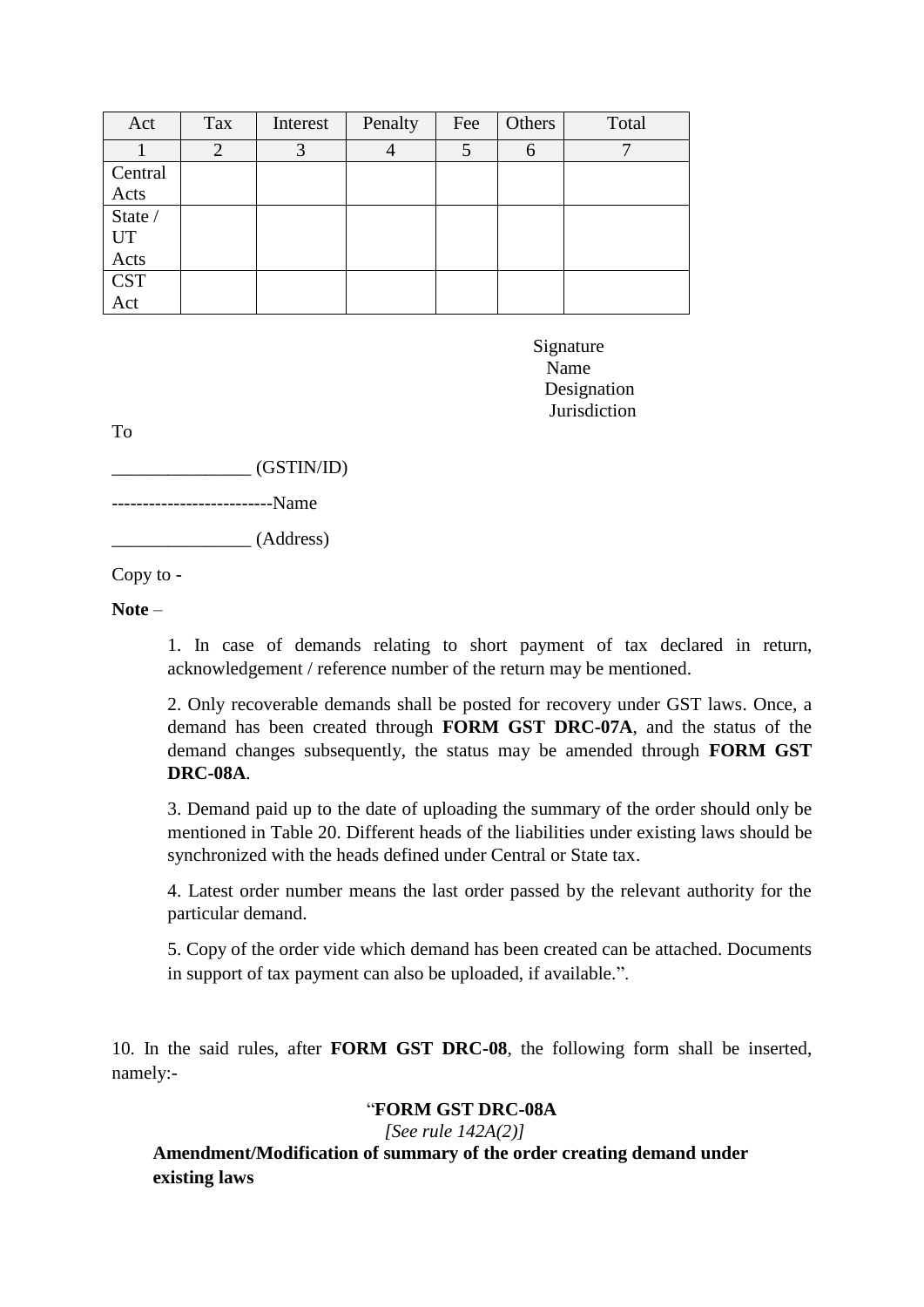#### Reference no. Date -

|     | <b>Part B – Demand details</b>                                           |
|-----|--------------------------------------------------------------------------|
| 22. | Details of demand posted originally through Table 21 of FORM GST DRC-07A |
|     | (Amount in Rs. in all tables)                                            |
|     | < <auto>&gt;</auto>                                                      |

21. Reason for updation  $\lt\lt$ Text box>>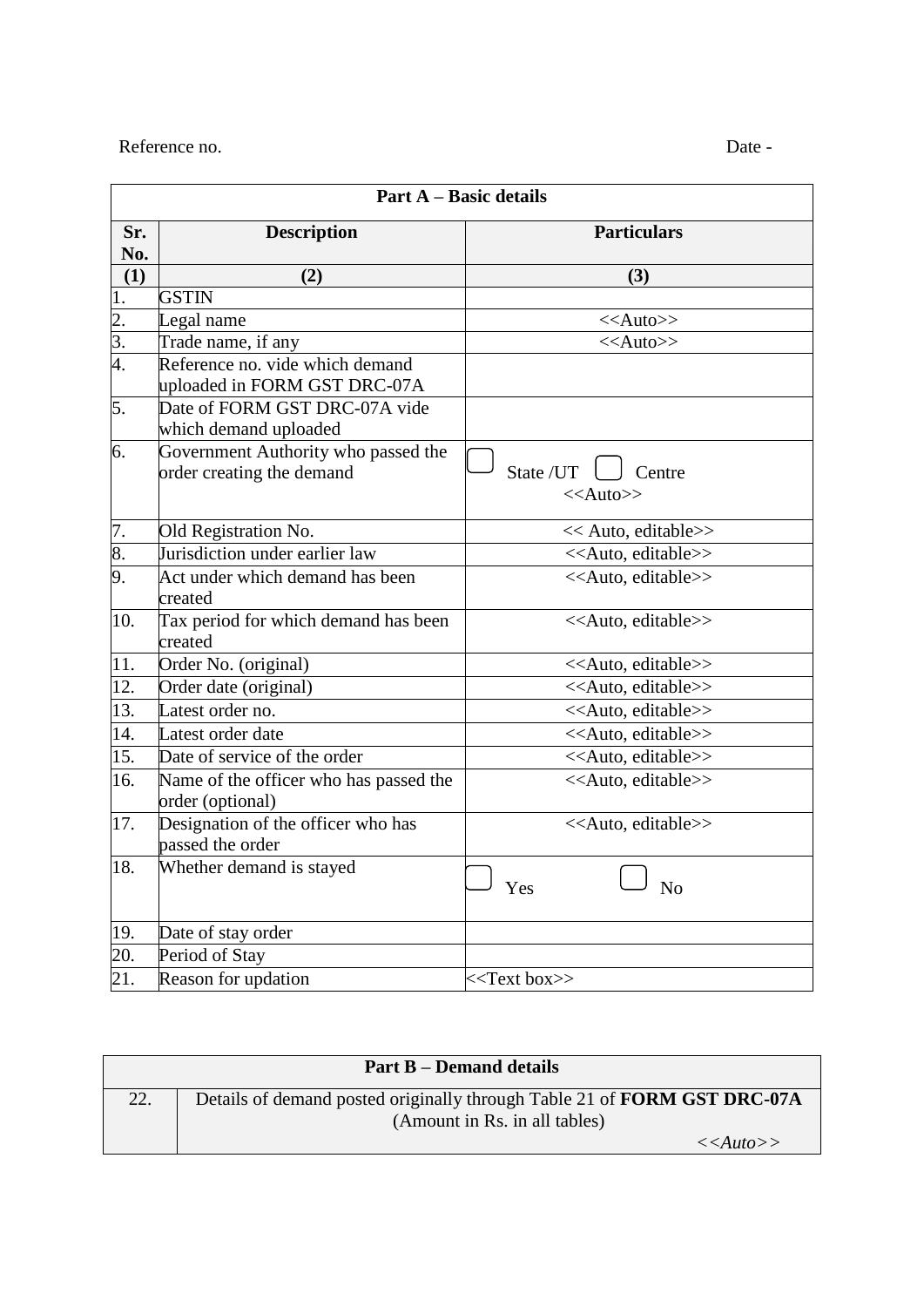| Act                  | Tax            | Interest | Penalty | Fee | Others | Total |
|----------------------|----------------|----------|---------|-----|--------|-------|
|                      |                |          |         |     |        |       |
|                      | $\overline{2}$ | 3        | 4       | 5   | 6      | ┓     |
| Central              |                |          |         |     |        |       |
| Acts                 |                |          |         |     |        |       |
| State /              |                |          |         |     |        |       |
| UT                   |                |          |         |     |        |       |
| Acts                 |                |          |         |     |        |       |
| $\operatorname{CST}$ |                |          |         |     |        |       |
| Act                  |                |          |         |     |        |       |

| 23. | <b>Updation of demand</b> |     |          |         |     |               |       |  |
|-----|---------------------------|-----|----------|---------|-----|---------------|-------|--|
| Act | Type of updation          | Tax | Interest | Penalty | Fee | <b>Others</b> | Total |  |
|     |                           |     |          |         |     |               |       |  |
|     |                           |     |          |         | 6   |               |       |  |
|     | Quashing of demand        |     |          |         |     |               |       |  |
|     | (Complete closure of      |     |          |         |     |               |       |  |
|     | demand)                   |     |          |         |     |               |       |  |
| 2.  | Amount of reduction, if   |     |          |         |     |               |       |  |
|     | any                       |     |          |         |     |               |       |  |
|     | Total reduction $(1+2)$   |     |          |         |     |               |       |  |

| 24.        | Balance amount of demand required to be recovered under the |          |         |     |        |              |  |  |
|------------|-------------------------------------------------------------|----------|---------|-----|--------|--------------|--|--|
| $(22-23)$  | Act                                                         |          |         |     |        |              |  |  |
|            | $<<$ Auto-populated $>>$                                    |          |         |     |        |              |  |  |
| Act        | Tax                                                         | Interest | Penalty | Fee | Others | Total        |  |  |
|            | $\mathcal{D}_{\mathcal{L}}$                                 | 3        | 4       | 5   | 6      | $\mathbf{7}$ |  |  |
| Central    |                                                             |          |         |     |        |              |  |  |
| Acts       |                                                             |          |         |     |        |              |  |  |
| State /    |                                                             |          |         |     |        |              |  |  |
| <b>UT</b>  |                                                             |          |         |     |        |              |  |  |
| Acts       |                                                             |          |         |     |        |              |  |  |
| <b>CST</b> |                                                             |          |         |     |        |              |  |  |
| Act        |                                                             |          |         |     |        |              |  |  |

 Signature Name Name Name Designation

Jurisdiction

To

\_\_\_\_\_\_\_\_\_\_\_\_\_\_\_ (GSTIN/ID)

--------------------------Name